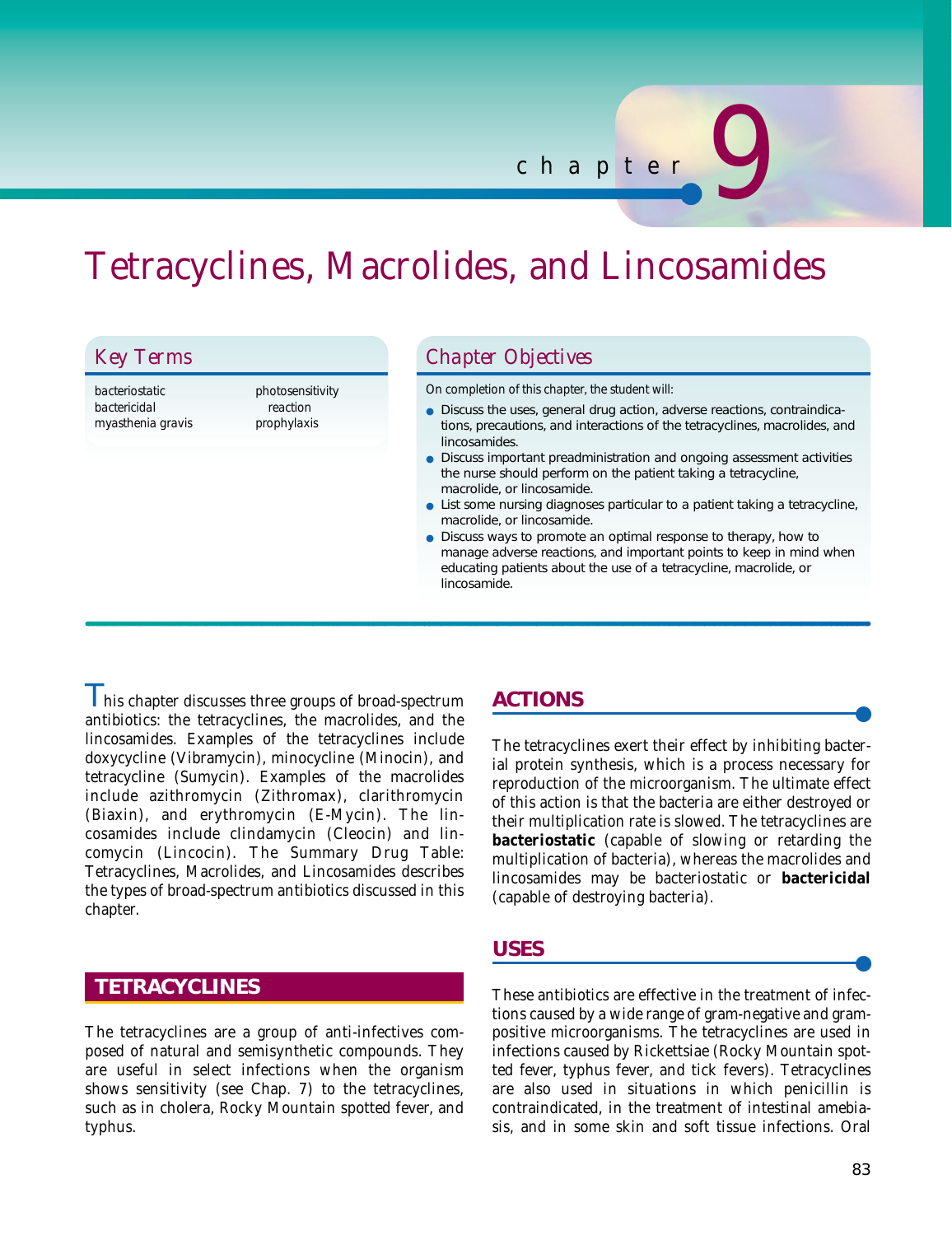# **SUMMARY DRUG TABLE TETRACYCLINES, MACROLIDES, AND LINCOSAMIDES**

| <b>GENERIC NAME</b>                           | <b>TRADE NAME*</b>                                      | <b>USES</b>                                                        | <b>ADVERSE REACTIONS</b>                                                                                                                                                                                | <b>DOSAGE RANGES</b>                                                                                                                                                                             |
|-----------------------------------------------|---------------------------------------------------------|--------------------------------------------------------------------|---------------------------------------------------------------------------------------------------------------------------------------------------------------------------------------------------------|--------------------------------------------------------------------------------------------------------------------------------------------------------------------------------------------------|
| <b>Tetracyclines</b>                          |                                                         |                                                                    |                                                                                                                                                                                                         |                                                                                                                                                                                                  |
| demeclocycline<br>deh-meh-kloe-<br>sye'-kleen | Declomycin                                              | Treatment of<br>infections due to<br>susceptible<br>microorganisms | Nausea, vomiting, diarrhea,<br>hypersensitivity reactions,<br>photosensitivity reactions,<br>pseudomembranous colitis,<br>hematologic changes,<br>discoloration of teeth in fetus<br>and young children | 150 mg PO QID or<br>300 mg PO BID;<br>gonorrhea: 600 mg<br>PO initially then<br>300 mg PO q12h<br>for $4d$                                                                                       |
| doxycycline<br>dox-i-sye'-kleen               | Doxychel Hyclate,<br>Vibra-Tabs,<br>Vibramycin, generic | Same as<br>demeclocycline                                          | Same as demeclocycline                                                                                                                                                                                  | 100 mg PO q12h<br>first day then<br>100-200 mg/d PO;<br>gonorrhea: 200<br>mg PO immediately<br>and 100 mg PO hs<br>then 100 mg PO<br>BID for 3 d; 200 mg<br>IV first day then<br>100-200 mg/d IV |
| minocycline<br>min-oh-sye'-kleen              | Minocin, Minocin IV                                     | Same as<br>demeclocycline                                          | Same as demeclocycline                                                                                                                                                                                  | 200 mg PO initially<br>then 100 mg<br>IV q12h 100-200<br>mg initially then<br>50 mg PO QID                                                                                                       |
| oxytetracycline<br>ox-i-tet-ra-sye'-kleen     | Terramycin,<br>Terramycin IM,<br>Uri-Tet                | Same as<br>demeclocycline                                          | Nausea, vomiting, diarrhea,<br>hypersensitivity reactions,<br>photosensitivity reactions,<br>pseudomembranous colitis,<br>hematologic changes,<br>discoloration of teeth in fetus<br>and young children | 1-2 g/d PO; 250 mg<br>gd or 300 mg<br>individualized doses<br>q8-12h IM;<br>250-500 mg<br>IV $q12h$                                                                                              |
| tetracycline<br>tet-ra-sye'-kleen             | Panmycin, Sumycin,<br>Tetracap, generic                 | Same as<br>demeclocycline                                          | Same as demeclocycline                                                                                                                                                                                  | 1-2 g/d PO in 2-4<br>divided doses                                                                                                                                                               |
| <b>Macrolides</b>                             |                                                         |                                                                    |                                                                                                                                                                                                         |                                                                                                                                                                                                  |
| azithromycin<br>ay-zi-thro-my'-cin            | <b>Zithromax</b>                                        | Same as<br>demeclocycline                                          | Nausea, vomiting, diarrhea,<br>abdominal pains,<br>hypersensitivity reactions,<br>pseudomembranous colitis                                                                                              | 500 mg PO first<br>day then 250<br>mg/d PO for 4 d                                                                                                                                               |
| clarithromycin<br>klar-ith-ro-my'-cin         | <b>Biaxin</b>                                           | Same as<br>demeclocycline                                          | Same as azithromycin                                                                                                                                                                                    | 250-500 mg<br>PO BID                                                                                                                                                                             |
| dirithromycin<br>dir-ith-ro-my'-cin           | <b>Dynabac</b>                                          | Same as<br>demeclocycline                                          | Nausea, vomiting, diarrhea,<br>hypersensitivity reactions,<br>photosensitivity reactions,<br>pseudomembranous colitis,<br>electrolyte imbalance                                                         | 500 mg PO for<br>$7 - 14$ d                                                                                                                                                                      |
| erythromycin base<br>er-ith-roe-my'-sin       | E-Mycin, Eryc, generic                                  | Same as<br>demeclocycline                                          | Same as azithromycin                                                                                                                                                                                    | 250 mg PO q6h or<br>333 mg q8h                                                                                                                                                                   |
| erythromycin<br>ethylsuccinate                | EryPed, E.E.S., generic                                 | Same as<br>demeclocycline                                          | Same as azithromycin                                                                                                                                                                                    | 400 mg PO g6h                                                                                                                                                                                    |
| erythromycin<br>estolate                      | Ilosone, generic                                        | Same as<br>demeclocycline                                          | Same as azithromycin                                                                                                                                                                                    | 250 mg PO q6h                                                                                                                                                                                    |
| erythromycin IV                               | <b>Ilotycin Glucepate,</b><br>generic                   | Same as<br>demeclocycline                                          | Same as azithromycin                                                                                                                                                                                    | Up to 4 $g/d$ IV<br>in divided doses                                                                                                                                                             |
| troleandomycin                                | Tao                                                     | Same as<br>demeclocycline                                          | Same as clindamycin                                                                                                                                                                                     | 250-500 mg<br>QID PO                                                                                                                                                                             |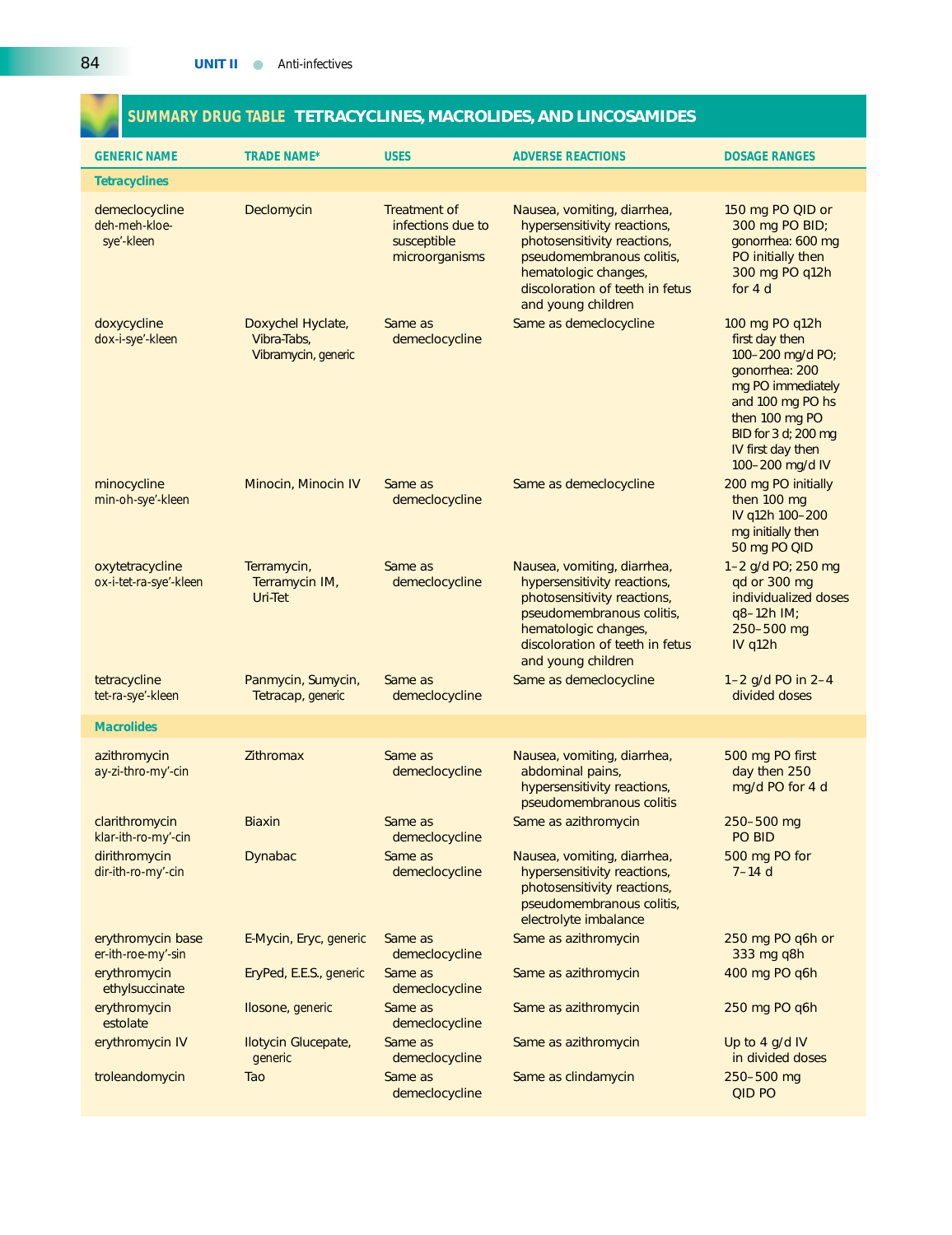| <b>GENERIC NAME</b>                                                       | <b>TRADE NAME*</b> | <b>USES</b>               | <b>ADVERSE REACTIONS</b>                                                                                                                               | <b>DOSAGE RANGES</b>                                                                  |  |
|---------------------------------------------------------------------------|--------------------|---------------------------|--------------------------------------------------------------------------------------------------------------------------------------------------------|---------------------------------------------------------------------------------------|--|
| <b>Lincosamides</b>                                                       |                    |                           |                                                                                                                                                        |                                                                                       |  |
| clindamycin<br>klin-da-my'-sin                                            | Cleocin, generic   | Same as<br>demeclocycline | Abdominal pain, esophagitis,<br>nausea, vomiting, diarrhea,<br>skin rash, blood dyscrasias,<br>pseudomembranous colitis,<br>hypersensitivity reactions | 150-450 mg PO<br>q6h; 600-2700<br>mg/d in 2-4 equal<br>doses; up to<br>4.8 g/d IV, IM |  |
| lincomycin<br>lin-koe-my'-sin                                             | Lincocin, Lincorex | Same as<br>demeclocycline | Same as clindamycin                                                                                                                                    | 500 mg PO g6-8h;<br>600 mg IM g12-24h;<br>up to 8 g/d IV                              |  |
| *The term <i>generic</i> indicates the drug is available in generic form. |                    |                           |                                                                                                                                                        |                                                                                       |  |

tetracyclines are used in the treatment of uncomplicated urethral, endocervical, or rectal infections caused by *Chlamydia trachomatis* and as adjunctive treatment in severe acne. Tetracycline in combination with metronidazole and bismuth subsalicylate is useful in treating *Helicobacter pylori* (a bacteria in the stomach that can cause peptic ulcer).

#### **ADVERSE REACTIONS** ●

Gastrointestinal reactions that may occur during tetracycline administration include nausea, vomiting, diarrhea, epigastric distress, stomatitis, and sore throat. Skin rashes also may be seen. A **photosensitivity** (phototoxic) **reaction** may be seen with this group of drugs, manifested by an exaggerated sunburn reaction when the skin is exposed to sunlight even for brief periods. Demeclocycline seems to cause the most serious photosensitivity reaction, whereas minocycline is least likely to cause this type of reaction.

The tetracyclines are not given to children younger than 9 years of age unless their use is absolutely necessary because these drugs may cause permanent yellowgray-brown discoloration of the teeth. The use of the tetracyclines, especially prolonged or repeated therapy, may result in bacterial or fungal overgrowth of nonsusceptible organisms.

#### **CONTRAINDICATIONS** ●

The tetracyclines are contraindicated if the patient is known to be hypersensitive to any of the tetracyclines. Tetracyclines also are contraindicated during pregnancy because of the possibility of toxic effects to the developing fetus. The tetracyclines are classified Pregnancy Category D drugs. These drugs also are contraindicated

during lactation and in children younger than 9 years (may cause permanent discoloration of the teeth).

#### **PRECAUTIONS**

It is important to use the tetracyclines cautiously in patients with renal function impairment. In addition, doses greater that 2 g/d can be extremely damaging to the liver. The nurse should carefully check the expiration dates of the tetracyclines before administration because degradation of the tetracyclines can occur; after degradation, the agents are highly toxic to the kidneys.

#### **INTERACTIONS**

Antacids containing aluminum, zinc, magnesium, or bismuth salts, or foods high in calcium impair absorption of the tetracyclines. When the tetracyclines are administered with oral anticoagulants, an increase in the effects of the anticoagulant may occur. When tetracyclines are administered to women using oral contraceptives, a decrease in the effect of the oral contraceptive may be seen. This may result in breakthrough bleeding or pregnancy. When digoxin is administered with the tetracyclines there is an increased risk for digitalis toxicity (see Chapter 39). The effects of this could last for months after tetracycline administration is discontinued. Tetracyclines may reduce insulin requirements. Blood glucose levels should be monitored frequently during tetracycline therapy.

## **MACROLIDES**

The macrolides are effective against a wide variety of pathogenic organisms, particularly infections of the respiratory and genital tract.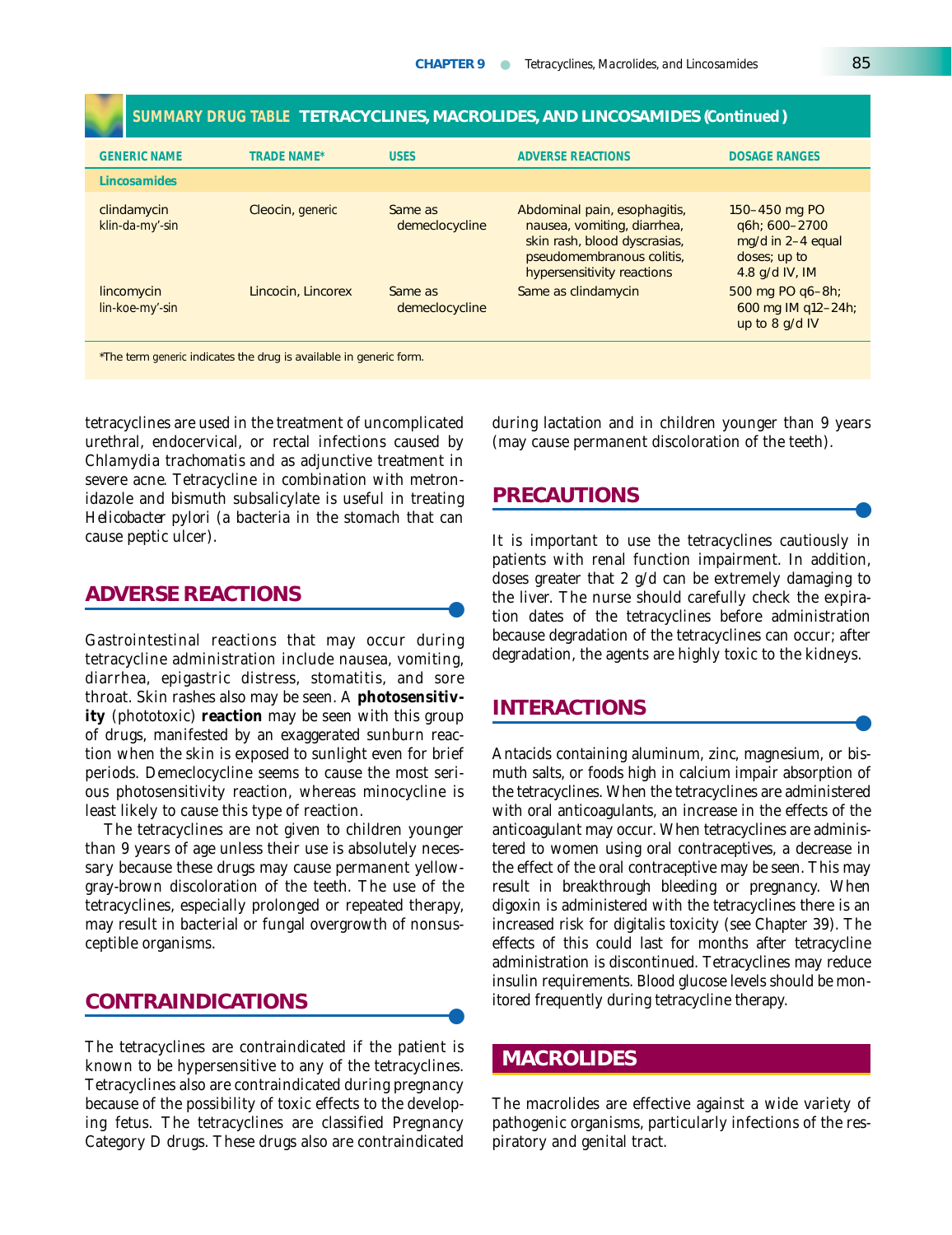# **ACTIONS** ●

The macrolides are bacteriostatic or bactericidal in susceptible bacteria. The drugs act by binding to cell membranes and causing changes in protein function.

# **USES** ●

These antibiotics are effective in the treatment of infections caused by a wide range of gram-negative and grampositive microorganisms. In addition, the drugs are used to treat acne vulgaris and skin infections, in conjunction with sulfonamides to treat upper respiratory infections caused by *Hemophilus influenzae,* and as prophylaxis before dental or other procedures in patients allergic to penicillin.

# **ADVERSE REACTIONS** ●

Most of the adverse reactions seen with the administration of azithromycin and clarithromycin are related to the gastrointestinal tract and include nausea, vomiting, diarrhea, and abdominal pain. Abdominal cramping, nausea, vomiting, diarrhea, and allergic reactions have been reported with the administration of erythromycin. However, there appears to be a low incidence of adverse reactions associated with normal oral doses of erythromycin. As with almost all antibacterial drugs, pseudomembranous colitis may occur ranging in severity from mild to life threatening.

### **CONTRAINDICATIONS** ●

These drugs are contraindicated in patients with a hypersensitivity to the macrolides and patients with pre-existing liver disease.

#### **PRECAUTIONS**

It is important to use these drugs cautiously during pregnancy and lactation. Azithromycin and erythromycin are Pregnancy Category B drugs, and clarithromycin, dirithromycin, and troleandomycin are Pregnancy Category C drugs. Because azithromycin, erythromycin, and troleandomycin are primarily eliminated from the body by the liver, these drugs should be used with great caution in patients with liver dysfunction. There is a decreased gastrointestinal absorption of the macrolides when administered with kaolin, aluminum salts, or magaldrate.

# **INTERACTIONS**

Use of the macrolides increases serum levels of digoxin and increases the effects of anticoagulants. Use of antacids decreases the absorption of most macrolides. The macrolides should not be administered with clindamycin, lincomycin, or chloramphenicol; a decrease in the therapeutic activity of the macrolides can occur. Concurrent administration of the macrolides with theophylline may increase serum theophylline levels.

# **LINCOSAMIDES**

The lincosamides, another group of anti-infectives, are effective against many gram-positive organisms, such as streptococci and staphylococci. However, because of their high potential for toxicity, the lincosamides are usually used only for the treatment of serious infections in which penicillin or erythromycin (a macrolide) is not effective.

# **ACTIONS** ●

The lincosamides act by inhibiting protein synthesis in susceptible bacteria, causing death.

# **USES** ●

These antibiotics are effective in the treatment of infections caused by a wide range of gram-negative and grampositive microorganisms. The lincosamides are used for the more serious infections. In serious infections they may be used in conjunction with other antibiotics.

## **ADVERSE REACTIONS** ●

Abdominal pain, esophagitis, nausea, vomiting, diarrhea, skin rash, and blood dyscrasias may be seen with the use of the lincosamides. These drugs also can cause pseudomembranous colitis, which may range from mild to very severe. Discontinuing the drug may relieve mild symptoms of pseudomembranous colitis.

# **CONTRAINDICATIONS** ●

The lincosamides are contraindicated in patients with hypersensitivity to the lincosamides, those with minor bacterial or viral infections, and during lactation and infancy.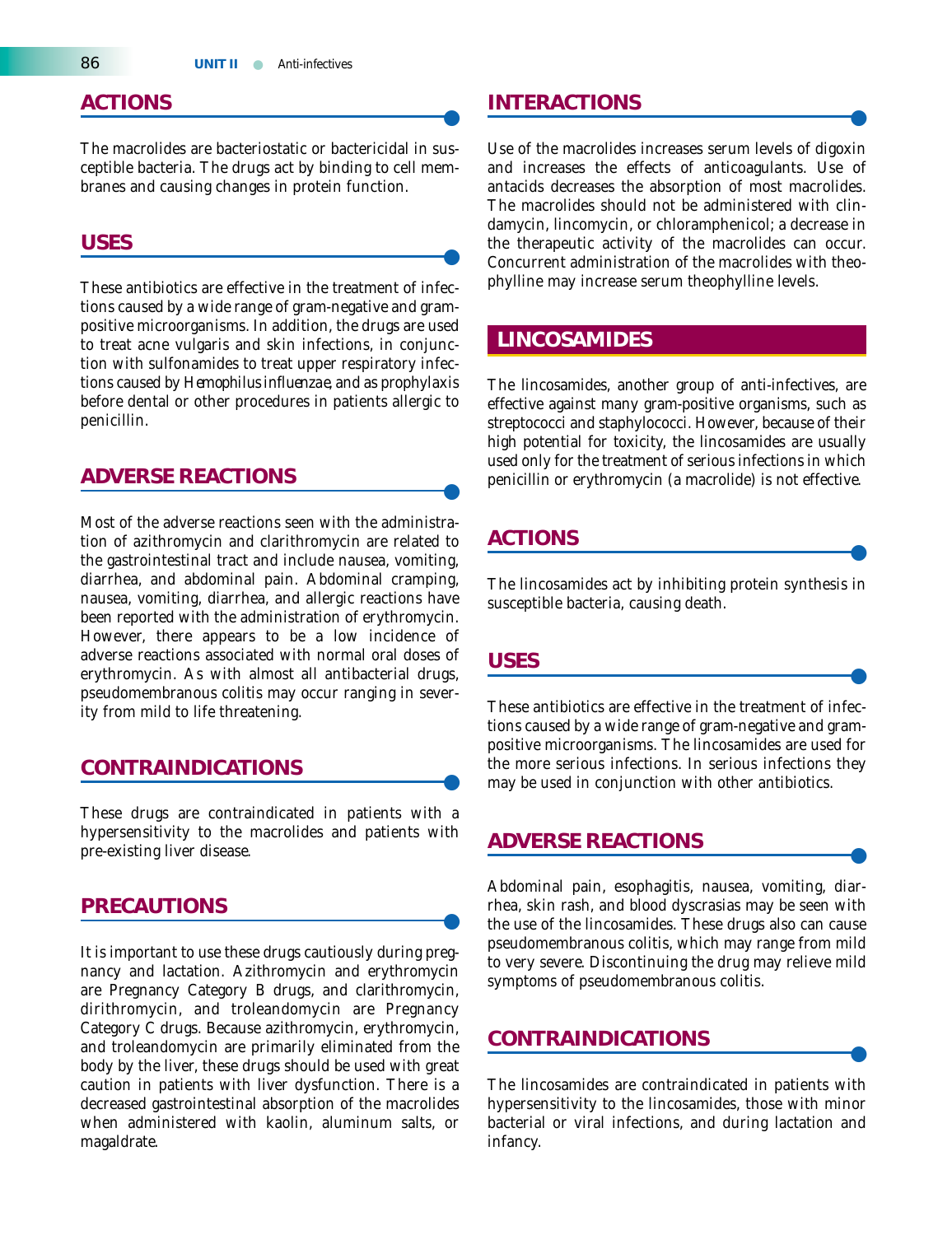# **PRECAUTIONS**

It is important to use these drugs with caution in patients with a history of gastrointestinal disorders, renal disease, or liver impairment. The neuromuscular blocking action of the lincosamides poses a danger to patients with **myasthenia gravis** (an autoimmune disease manifested by extreme weakness and exhaustion of the muscles).

# **INTERACTIONS**

When kaolin or aluminum is administered with the lincosamides, the absorption of the lincosamide is decreased. When the lincosamides are administered with the neuromuscular blocking drugs (drugs that are used as adjuncts to anesthetic drugs that cause paralysis of the respiratory system) the action of the neuromuscular blocking drug is enhanced, possibly leading to severe and profound respiratory depression.

● **The Patient Receiving a Tetracycline, Macrolide, or Lincosamide**

#### **ASSESSMENT**

#### *Preadministration Assessment*

It is important to establish an accurate database before the administration of any antibiotic. The nurse should identify and record signs and symptoms of the infection. Signs and symptoms may vary and often depend on the organ or system involved and whether the infection is external or internal. Examples of some of the signs and symptoms of an infection in various areas of the body are pain, drainage, redness, changes in the appearance of sputum, general malaise, chills and fever, cough, and swelling.

The nurse obtains a thorough allergy history, especially a history of drug allergies. Some antibiotics have a higher incidence of hypersensitivity reactions in those with a history of allergy to drugs or other substances. If the patient has a history of allergies and has not told the primary health care provider, the nurse should not administer the first dose of the drug until this problem is discussed with the primary health care provider.

It also is important to take and record vital signs before the first dose of the antibiotic is given. The primary health care provider may order culture and sensitivity tests, and these should also be performed before the first dose of the drug is given. Other laboratory tests such as renal and hepatic function tests, complete blood count, and urinalysis may also be ordered by the primary health care provider.

#### *Ongoing Assessment*

An ongoing assessment is important during therapy with the tetracyclines, macrolides, and lincosamides. The nurse should take vital signs every 4 hours or as ordered by the primary health care provider. The nurse must notify the primary health care provider if there are changes in the vital signs, such as a significant drop in blood pressure, an increase in the pulse or respiratory rate, or a sudden increase in temperature.

Each day, the nurse compares current signs and symptoms of the infection against the initial signs and symptoms and records any specific findings in the patient's chart.

When an antibiotic is ordered for the prevention of a secondary infection **(prophylaxis)**, the nurse observes the patient for signs and symptoms that may indicate the beginning of an infection despite the prophylactic use of the antibiotic. If signs and symptoms of an infection occur, the nurse must report them to the primary health care provider.

#### **NURSING DIAGNOSES**

Drug-specific nursing diagnoses are highlighted in the Nursing Diagnoses Checklist. Other nursing diagnoses applicable to these drugs are discussed in Chapter 4.

#### **PLANNING**

The expected outcomes of the patient may include an optimal response to therapy, which includes control of the infectious process or prophylaxis of bacterial infection, an absence of adverse drug effects, and an understanding of and compliance with the prescribed treatment regimen.

#### **IMPLEMENTATION**

#### *Promoting an Optimal Response to Therapy*

Before therapy is begun, culture and sensitivity tests (see Chap. 7) are performed to determine which antibiotic will best control the infection. These drugs are of no value in the treatment of infections caused by a virus or fungus. There may be times when a secondary bacterial infection has occurred or potentially will occur when the patient has a fungal or viral infection. The primary health care provider may then order one of the

#### **Nursing Diagnoses Checklist**

- ✓ **Risk for Imbalanced Body Temperature: Hyperthermia** related to infection
- ✓ **Diarrhea** related to superinfection secondary to antibiotic therapy, adverse drug reaction
- ✓ **Risk for Impaired Skin Integrity** related to adverse drug reaction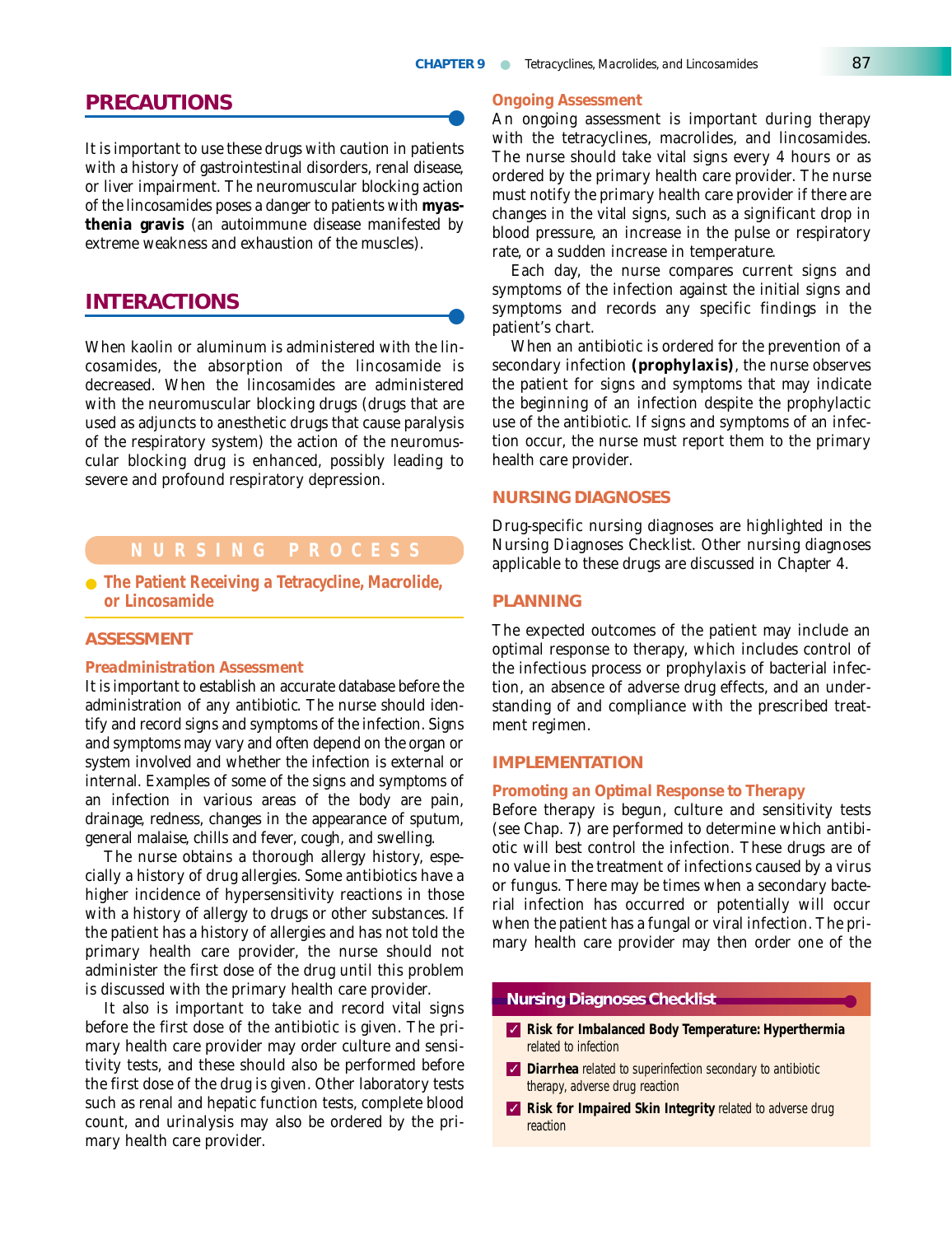broad-spectrum antibiotics, but its purpose is for the prevention (prophylaxis) or treatment of a secondary bacterial infection that could potentially develop after the primary fungal or viral infection.

ORAL ADMINISTRATION. To control the infectious process or prevent a bacterial infection, the nurse must keep several important things in mind when administering the tetracyclines, macrolides, and lincosamides.

*Tetracyclines.* It is important to give the tetracyclines on an empty stomach; tetracyclines are not to be taken with dairy products (milk or cheese). The exceptions are doxycycline (Vibramycin) and minocycline (Minocin), which may be taken with dairy products or food. The nurse should give clindamycin with food or a full glass of water. The nurse can give troleandomycin and clarithromycin without regard to meals. All tetracyclines should be given with a full glass of water (240 mL).

#### ❊**Nursing Alert**

*The nurse should not give tetracyclines along with dairy products (milk or cheese), antacids, laxatives, or products containing iron. When these drugs are prescribed, the nurse makes sure they are given 2 hours before or after the administration of a tetracycline. Food or drugs containing calcium, magnesium, aluminum, or iron prevent the absorption of the tetracyclines if ingested concurrently.*

*Macrolides.* The nurse gives clarithromycin without regard to meals. Clarithromycin may be taken with milk, if desired. Azithromycin tablets may be given without regard to meals. However, azithromycin suspension is given 1 hour or more before a meal or 2 hours or more after a meal. Dirithromycin is given with food or within 1 hour of eating. Erythromycin is given on an empty stomach (1 hour before or 2 hours after meals) and with 180 to 240 mL of water.

*Lincosamides.* Food impairs the absorption of lincomycin. The patient should take nothing by mouth (except water) for 1 to 2 hours before and after taking lincomycin. Clindamycin may be given without regard to food.

PARENTERAL ADMINISTRATION. When these drugs are given intramuscularly, the nurse inspects previous injection sites for signs of pain or tenderness, redness, and swelling. Some antibiotics may cause temporary local reactions, but persistence of a localized reaction should be reported to the primary health care provider. It is important to rotate injection sites and record the site used for injection in the patient's chart.

When these drugs are given intravenously (IV), the nurse should inspect the needle site and area around the needle for signs of extravasation of the IV fluid or signs of tenderness, pain, and redness (which may indicate phlebitis or thrombophlebitis). If these symptoms are apparent, the nurse should restart the IV in another vein and bring the problem to the attention of the primary health care provider.

#### *Monitoring and Managing Adverse Drug Reactions*

The nurse observes the patient at frequent intervals, especially during the first 48 hours of therapy. It is important to report to the primary health care provider the occurrence of any adverse reaction before the next dose of the drug is due. The nurse should report serious adverse reactions, such as a severe hypersensitivity reaction, respiratory difficulty, severe diarrhea, or a decided drop in blood pressure, to the primary health care provider immediately because a serious adverse reaction may require emergency intervention.

The nurse observes the patient for the signs and symptoms of a bacterial or fungal superinfection, such as vaginal or anal itching, sore throat, sores in the mouth, diarrhea, fever, chills, and sore throat. It is important to report any new signs and symptoms occurring during antibiotic therapy to the primary health care provider, who must then decide if these problems are part of the original infection or if a superinfection has occurred.

HYPERTHERMIA. The nurse monitors the temperature at frequent intervals, usually every 4 hours unless the patient has an elevated temperature. When the patient has an elevated temperature the nurse checks the temperature, pulse, and respirations every hour until the temperature returns to normal and administers an antipyretic if prescribed by the primary care provider.

DIARRHEA. Diarrhea may be an indication of a superinfection or pseudomembranous colitis, both of which can be serious. The nurse should inspect all stools for the presence of blood or mucus. If diarrhea does occur and there appears to be blood and mucus in the stool, the nurse saves a sample of the stool and tests for occult blood using a test such as Hemoccult. If the stool tests positive for blood, the nurse saves the stool for possible further laboratory analysis.

The nurse should encourage the patient with diarrhea to drink fluids to replace those lost with the diarrhea. It is important to maintain an accurate intake and output record to help determine fluid balance.

#### *Educating the Patient and Family*

The patient and family must understand the prescribed therapeutic regimen. It is not uncommon for patients to stop taking a prescribed drug because they feel better. A detailed plan of teaching helps to reduce the incidence of this problem.

The nurse should explain, in easy to understand terms, the adverse reactions associated with the specific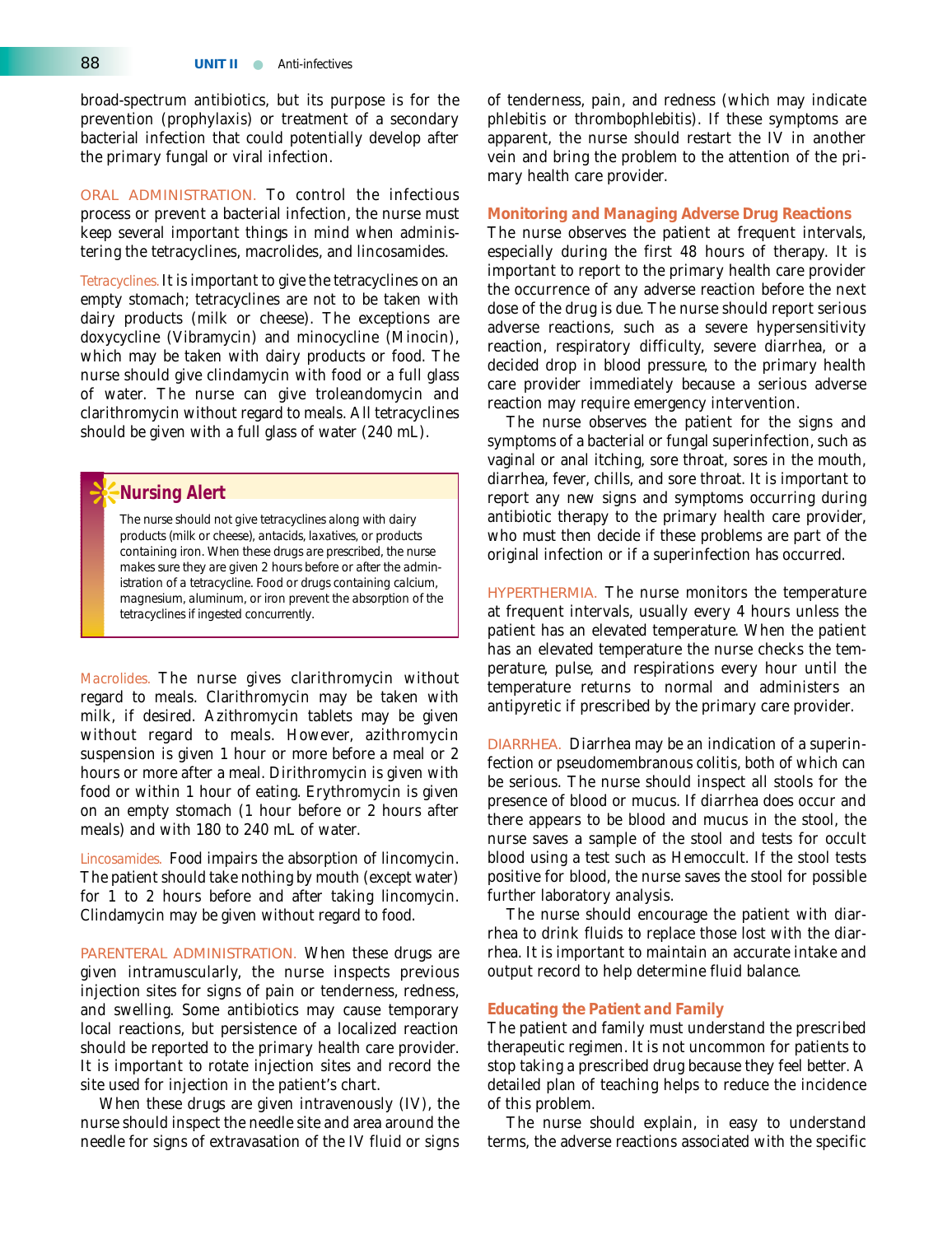# *Home Care Checklist*

## AVOIDING DRUG–FOOD INTERACTIONS

In some instances, drugs may be taken with food or milk to minimize the risk for gastrointestinal upset. However, most tetracyclines, when given with foods containing calcium, such as dairy products, are not absorbed as well as when they are taken on an empty stomach. So, if the patient is to receive tetracycline at home, it is important to be sure he or she knows to take the drug on an empty stomach, 1 hour before or 2 hours after a meal. In addition, the nurse teaches the patient to avoid the following foods before or after taking the drug:

| Milk (whole, low-fat, skim, condensed, or evaporated) |
|-------------------------------------------------------|
| Cream (half-and-half, heavy, light)                   |
| Sour cream                                            |
| Coffee creamers                                       |
| Creamy salad dressings                                |
| Eggnog                                                |
| <b>Milkshakes</b>                                     |
| Cheese (natural and processed)                        |
| Yogurt (regular, low-fat, or nonfat)                  |
| Cottage cheese                                        |
| Ice cream                                             |
| Frozen custard                                        |
| Frozen yogurt                                         |
| Ice milk                                              |

prescribed antibiotic. The nurse tells the patient to contact the primary health care provider if any potentially serious adverse reactions, such as hypersensitivity reactions, moderate to severe diarrhea, sudden onset of chills and fever, sore throat, or sores in the mouth, occur.

The nurse develops a teaching plan that includes the following information:

- Take the drug at the prescribed time intervals. These time intervals are important because a certain amount of the drug must be in the body at all times for the infection to be controlled.
- Do not to increase or omit the dose unless advised to do so by the primary health care provider.
- Complete the entire course of treatment. Never stop the drug, except on the advice of a primary health care provider, before the course of treatment is

completed even if symptoms improve or disappear. Failure to complete the prescribed course of treatment may result in a return of the infection.

- Take each dose with a full glass of water. Follow the directions given by the pharmacist regarding taking the drug on an empty stomach or with food (see Home Care Checklist: Avoiding Drug–Food Interactions).
- Notify the primary health care provider if symptoms of the infection become worse or there is no improvement in the original symptoms after about 5 days.
- Avoid the use of alcoholic beverages during therapy unless use has been approved by the primary health care provider.
- When a tetracycline has been prescribed, avoid exposure to the sun or any type of tanning lamp or bed. When exposure to direct sunlight is unavoidable, completely cover the arms and legs and wear a